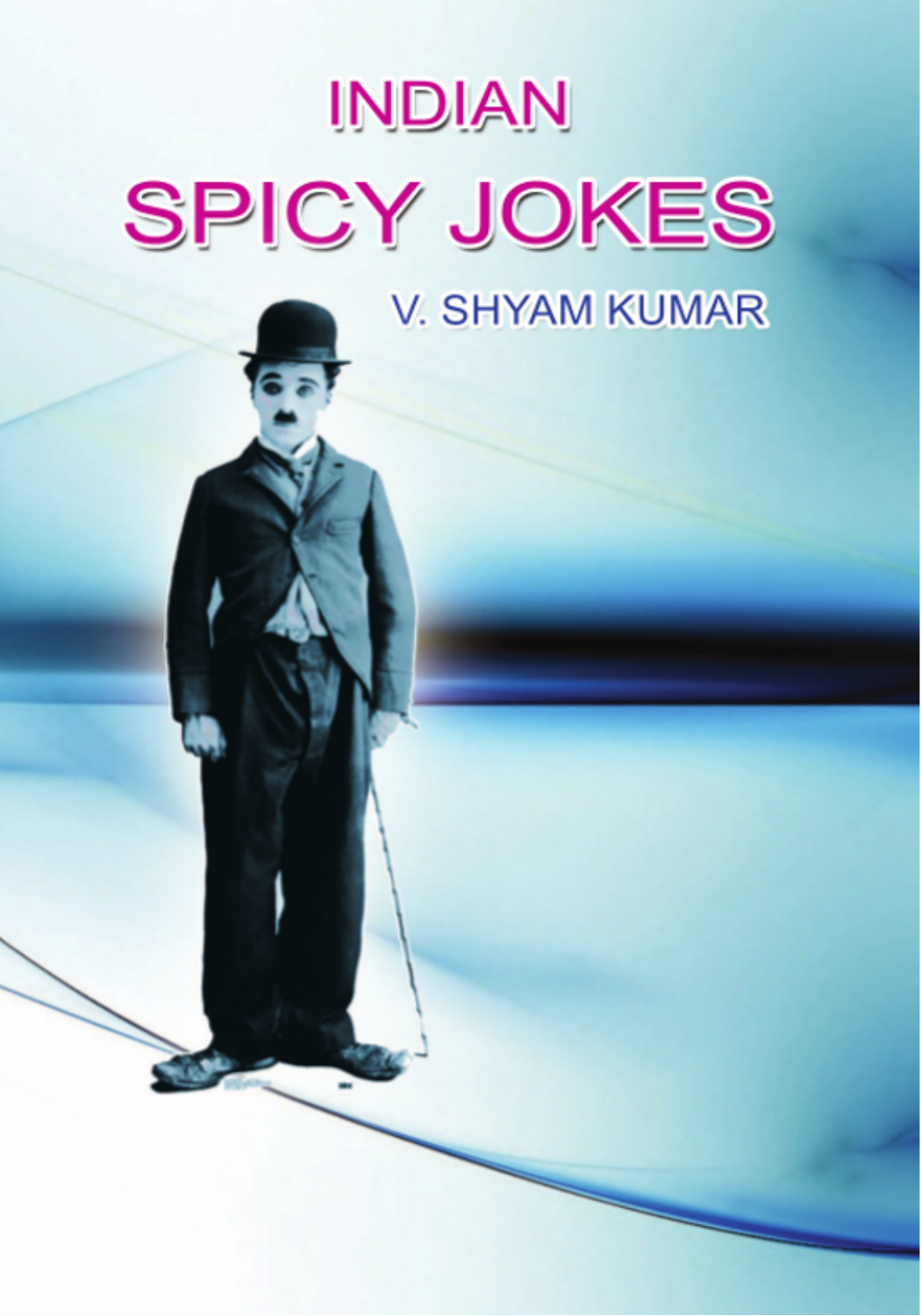## INDIAN SPICY JOKES

V. Shyam Kumar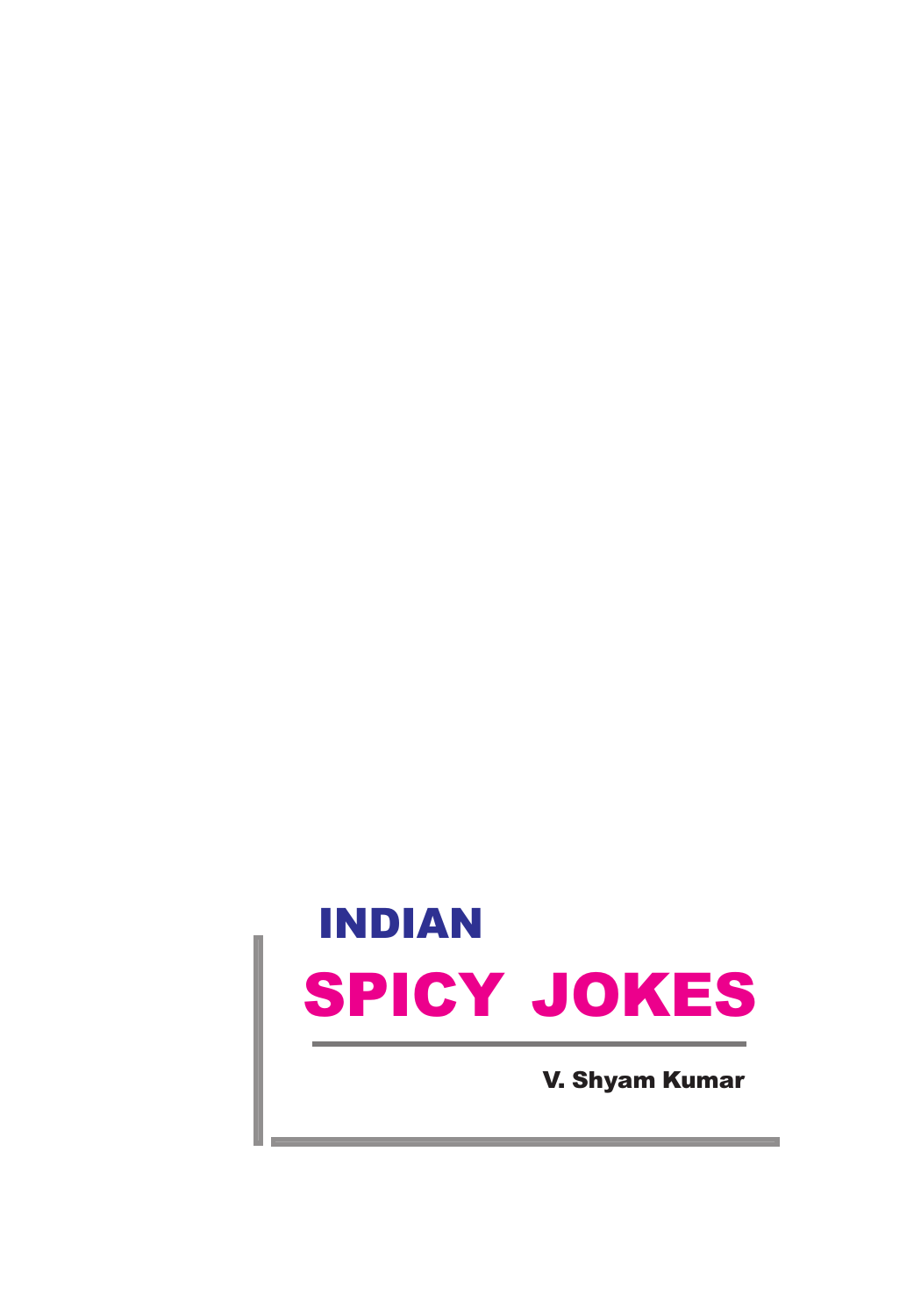

V. Shyam Kumar

**0000000000**

**0000000000000000000000000000000**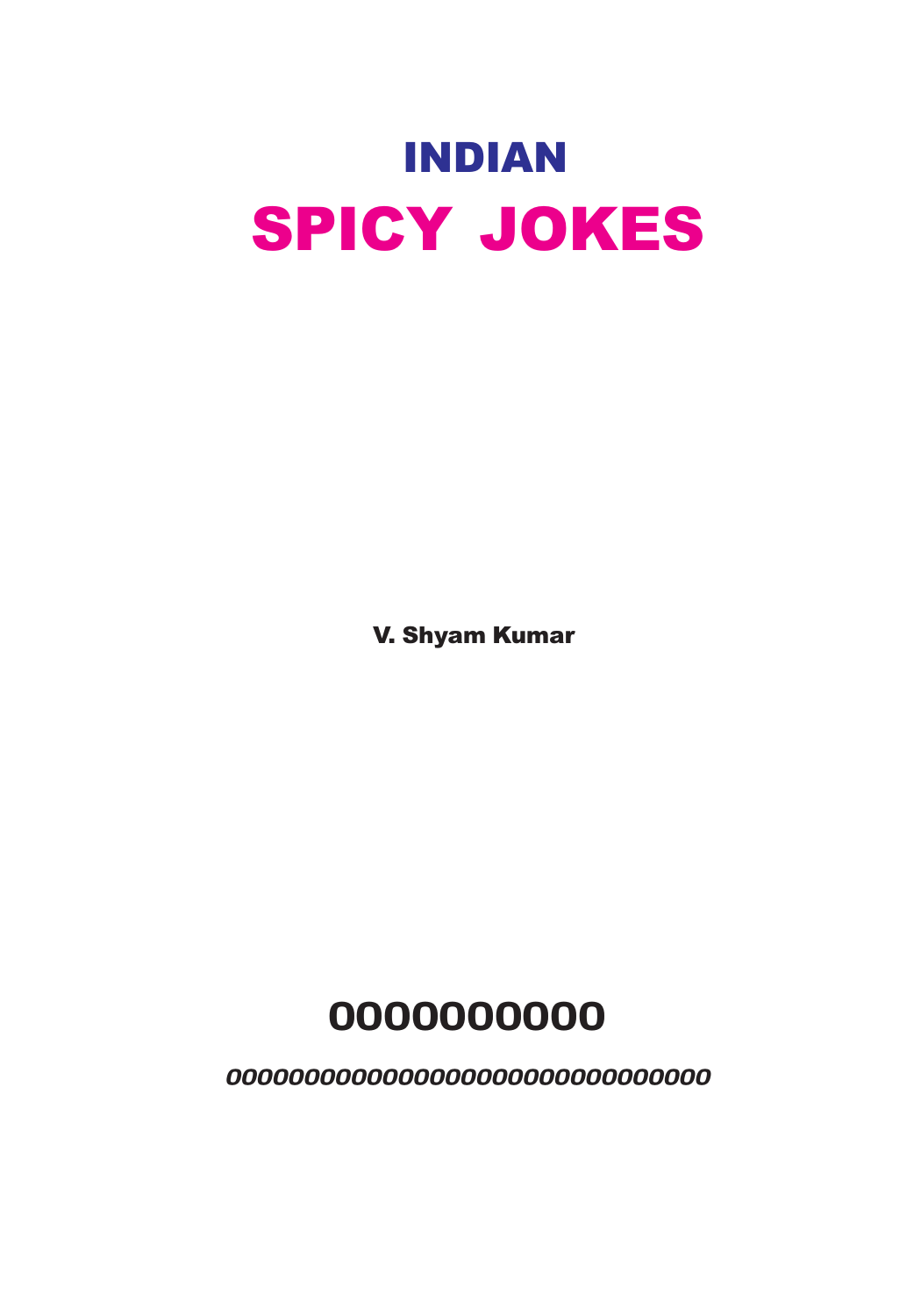### **JOKES**

#### **1. In meeting :**

Leader "In this elections, if we come to power we give subsidy on everything to poor people... continuing the speech, A voice, came from crod infront, please, don't forget subsidy on liquor".

#### **2. In convent :**

Babloo asked Madam "yesterday you told 2 + 2 is 4. Today are saying  $3 + 1$  is 4. Why are you confusing me "?

Teacher said :  $4 + 0$  is also 4, please sit.

#### **3. In the bar :**

1st drunkurd said "I want to say this bar 2 d drunkurd said : but I don't want to sell it Bar owner said, angrily : this bar is mine" 1st drunkurd said : don't worry. if we do not settle the matter, we will give it to you".

4. Father : You used to call me papa, why today you are calling me daddy? Pinki: My lipstick is earsing by calling 'papa' sorry.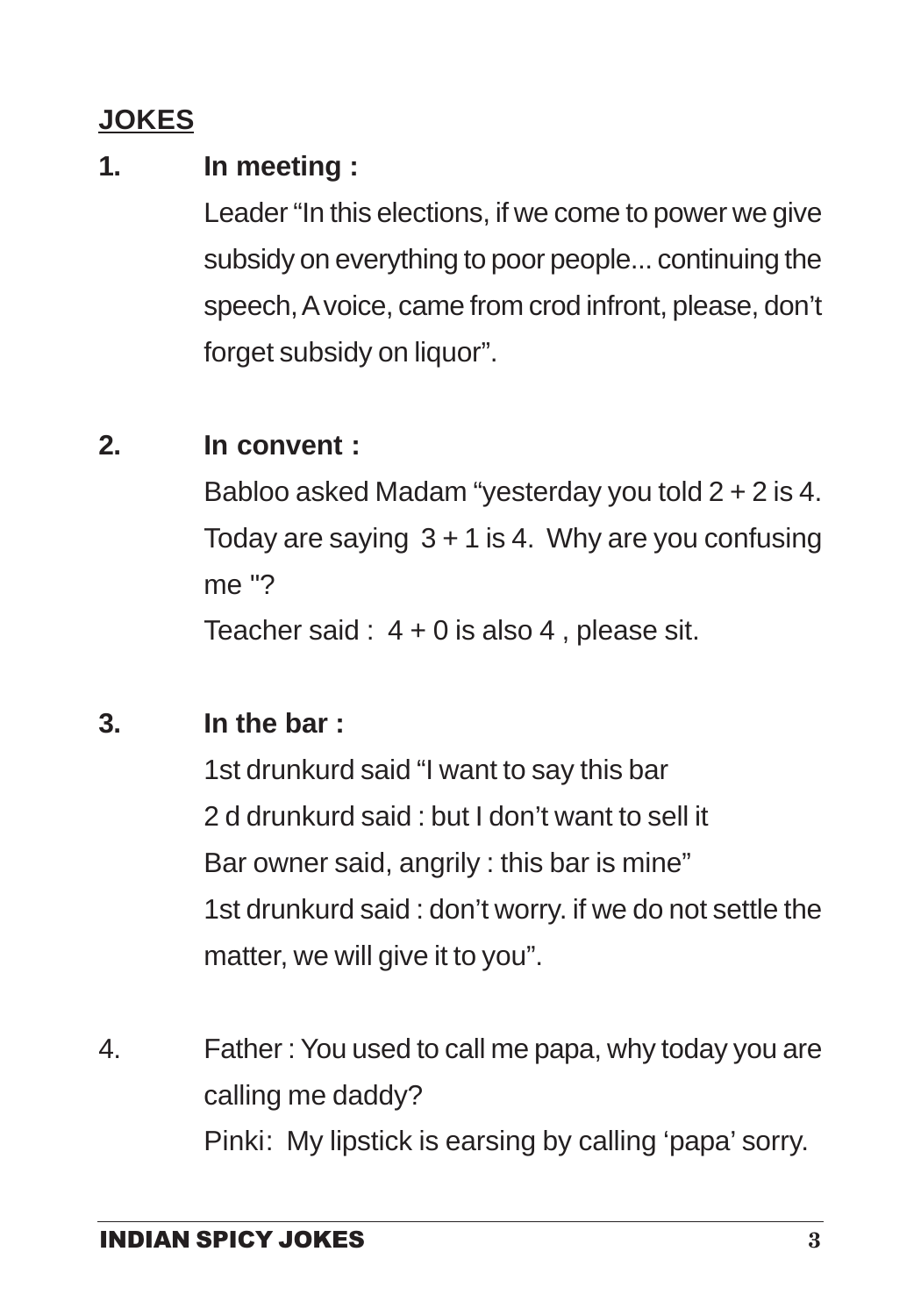- 5. Vimala asked "why are you sending your son, studying in 1st class to evening classes? Kamala said we are sending him for engineering coaching also.
- 6. Passenger asked "every train gets late, then why are you keeping the board of Railway time table?" Railway officer said "so that you can save your time by enquiring and estimating."
- 7. In compaign Leader said "If our government comes to power, we provide food, shelter, children education..!" A voice from people "we are hearing all this since a long time Try anything new.!"
- 8. Teacher asked "what you do when you go back to your house, in the evening, playing or watching TV? Student answered "madam, we set only time to do your homework."
- 9. Amir asked "Why do you want to join in government job only?" Sameer said "Because I get extra money and rest time in those jobs."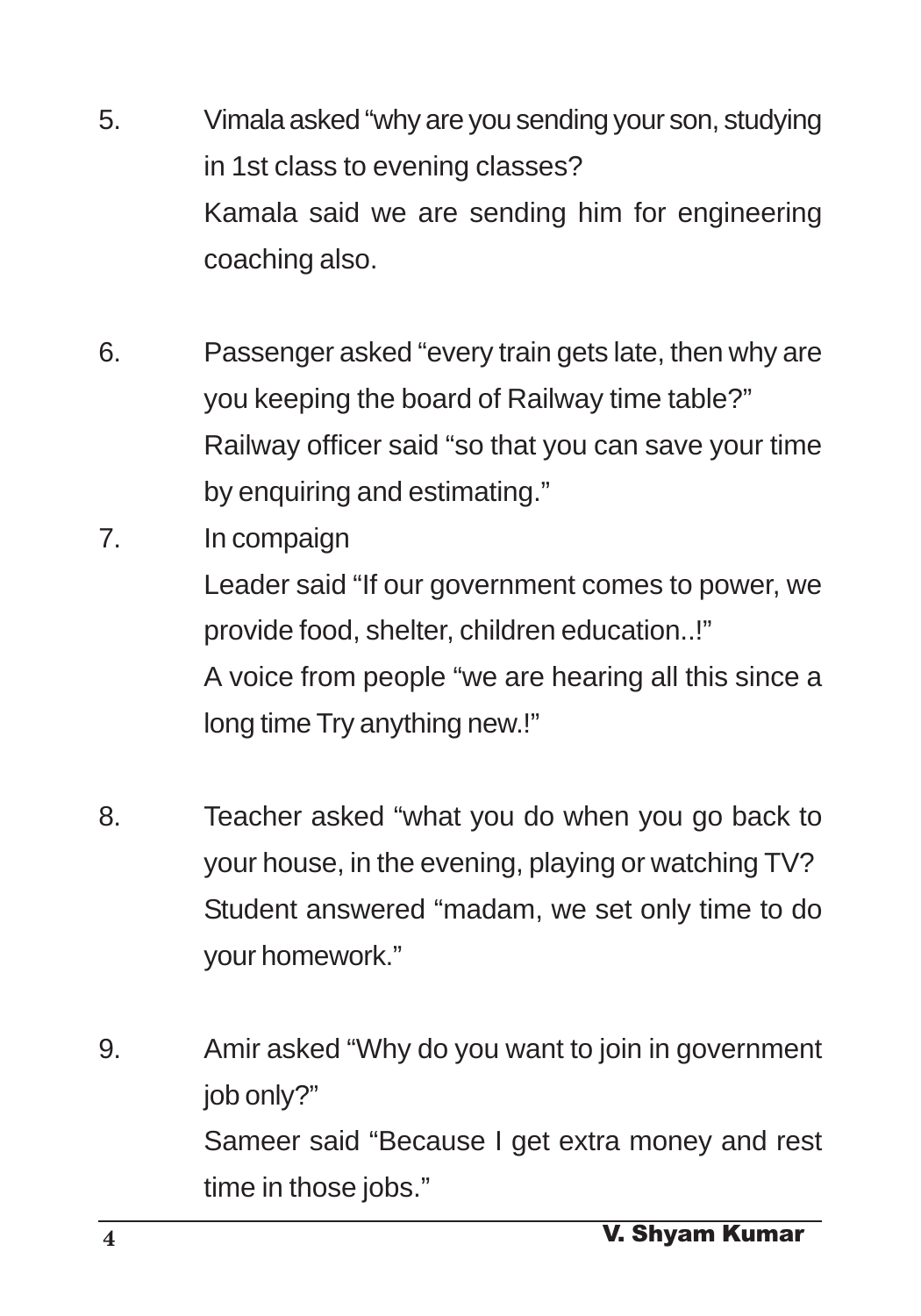- 10. Ram asked "What is the differene between lawyer and liar?" Shyam aked "Lawyer does samething making it legally approvable."
- 11. Lecturer asked "How can you describe your country?" Shyan "It is a fool's paradise."
- 12. Husband asked "Why are you making same brinjal curry, you know I hate it " Wife replied "You have to know I repeated to same curry, till you buy a new silk saree for me."
- 13. Anil asked what is difference between government school and private school? Sunil said Private schools not only teach they also make us to become engineering students.
- 14. Bunty said "I think your father is famous figure. Every time somebody comes and talk to him." Sunny replied "Not that, he takes loans from people. So they will come to discuss about it".
- 15. Bunny "I want to become engineer and earn money, when I grow up."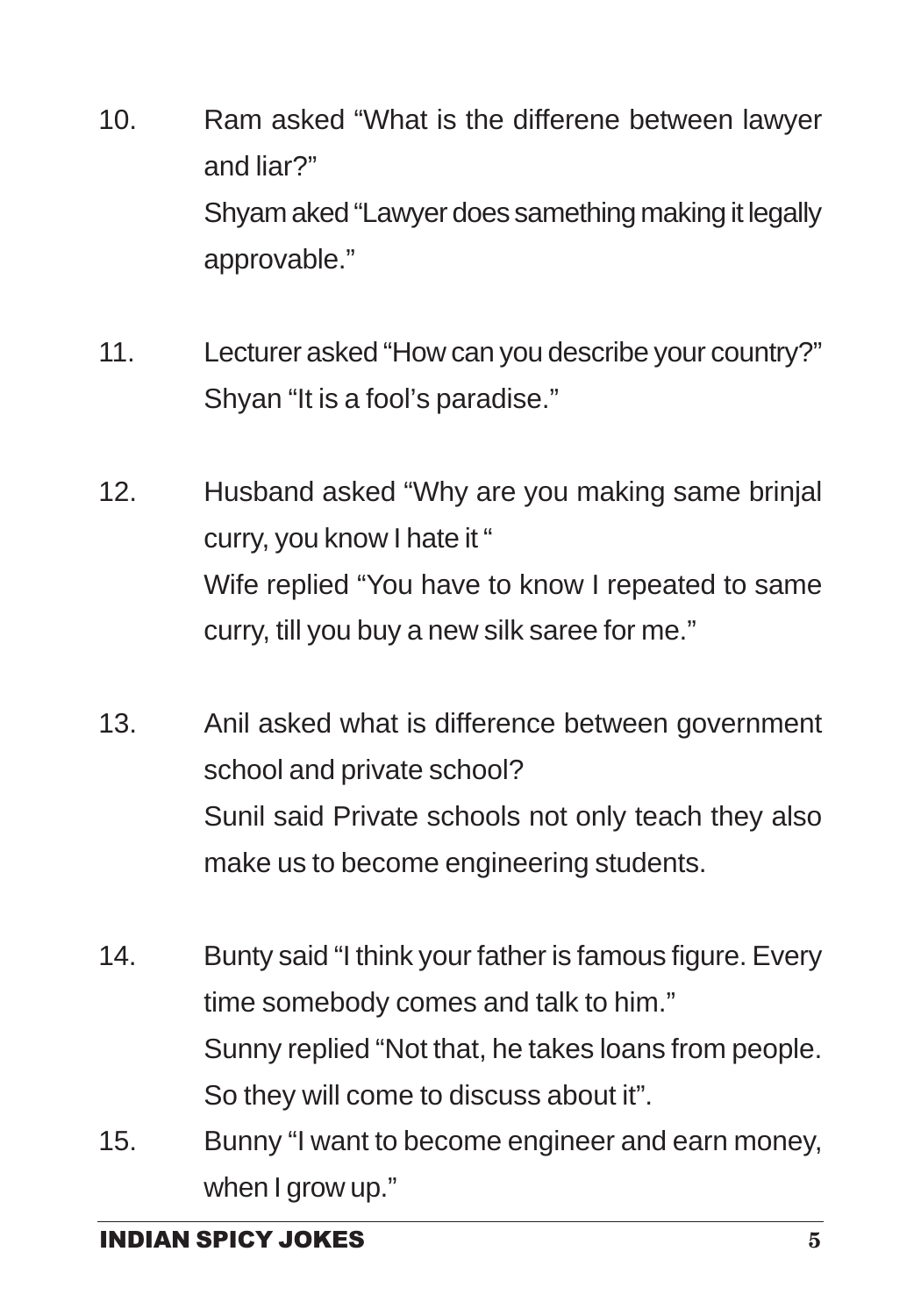Sanjay "I want earn more money, so I want to become engineering college owner

- 16. Singer said "I like politics I like political leaders statements on each other." Jain : Why? Singer: So that I can come to know, how mistaked by both leaders".
- 17. Rahul said: "It is wonderful to watch politics." Vijay said: "Why?" Rahul said: "There, everybody thinks they are right, opposition party does anything good or bad. They straightens
- 18. Pavan said: "India is going to become one of the top countries in the future years." Bose : "is it your observation or ridiculing asked enthusiastically.
- 19. Susmitha asked : "How can I get a good product in low price?" Anitha said: "It is not possible. even china can't do that."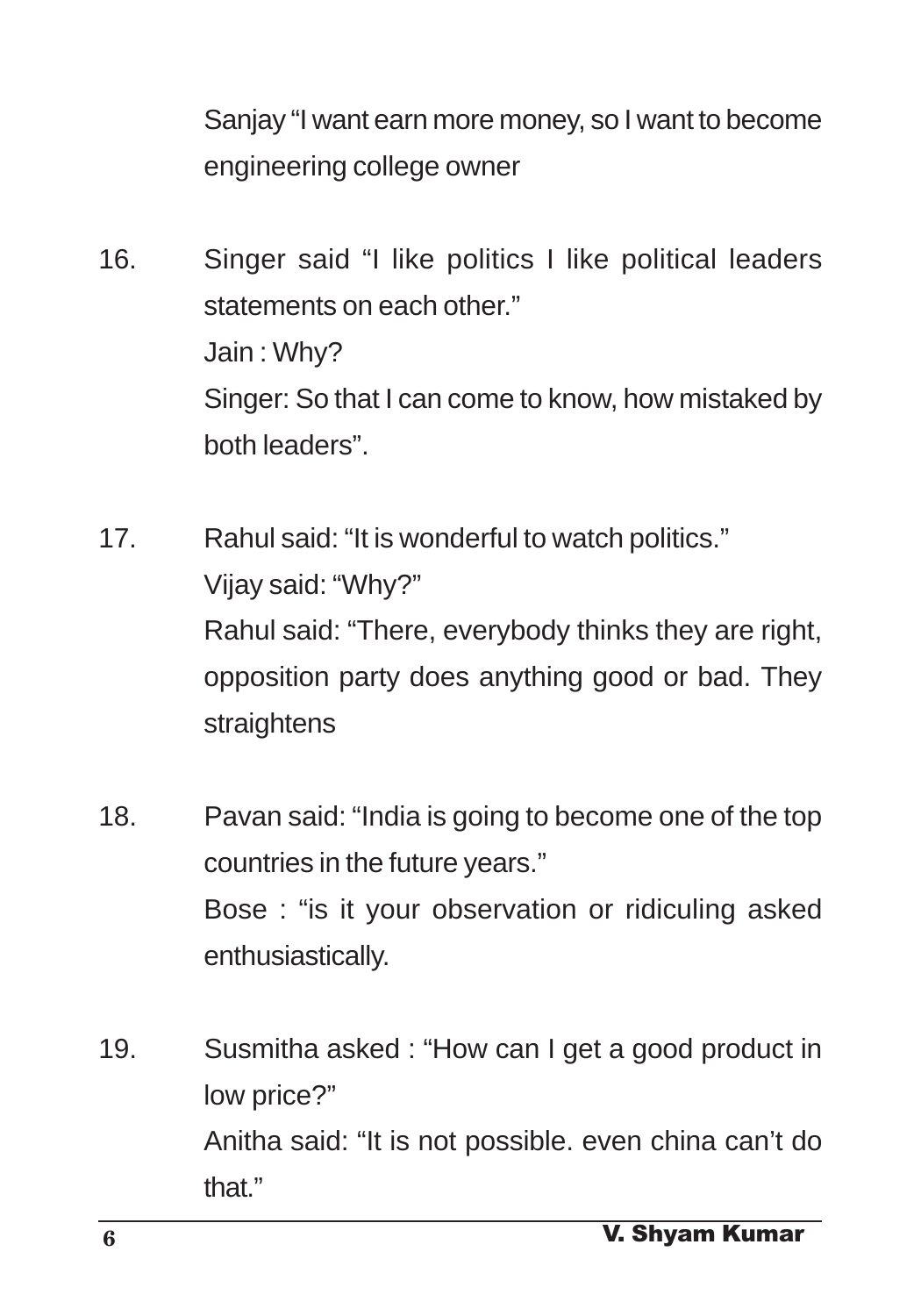- 20. A saint slept in 1900, when Britishers ruling in 2015 he woke up and saw the kings around said to himself "Nowadays Britishers are more cruel towards people and country, It is better to sleep again."
- 21. Ram "We call our country people citizens, what do you call people in the work Shyam : "Netizens".
- 22. Leader said "You have to select right person in the elections so your lives improved." A voice from audience "So we have to select a better fool."
- 23. Raman asked "What is the difference between Hollywood and Bollywood?" Soman said "That is difference between original story and altered story made it native.
- 24. Ram asked "What is difference between elephant and ant?" Shyam asked "Body vice or age vice?"
- 25. "What is difference between a man and a leader?"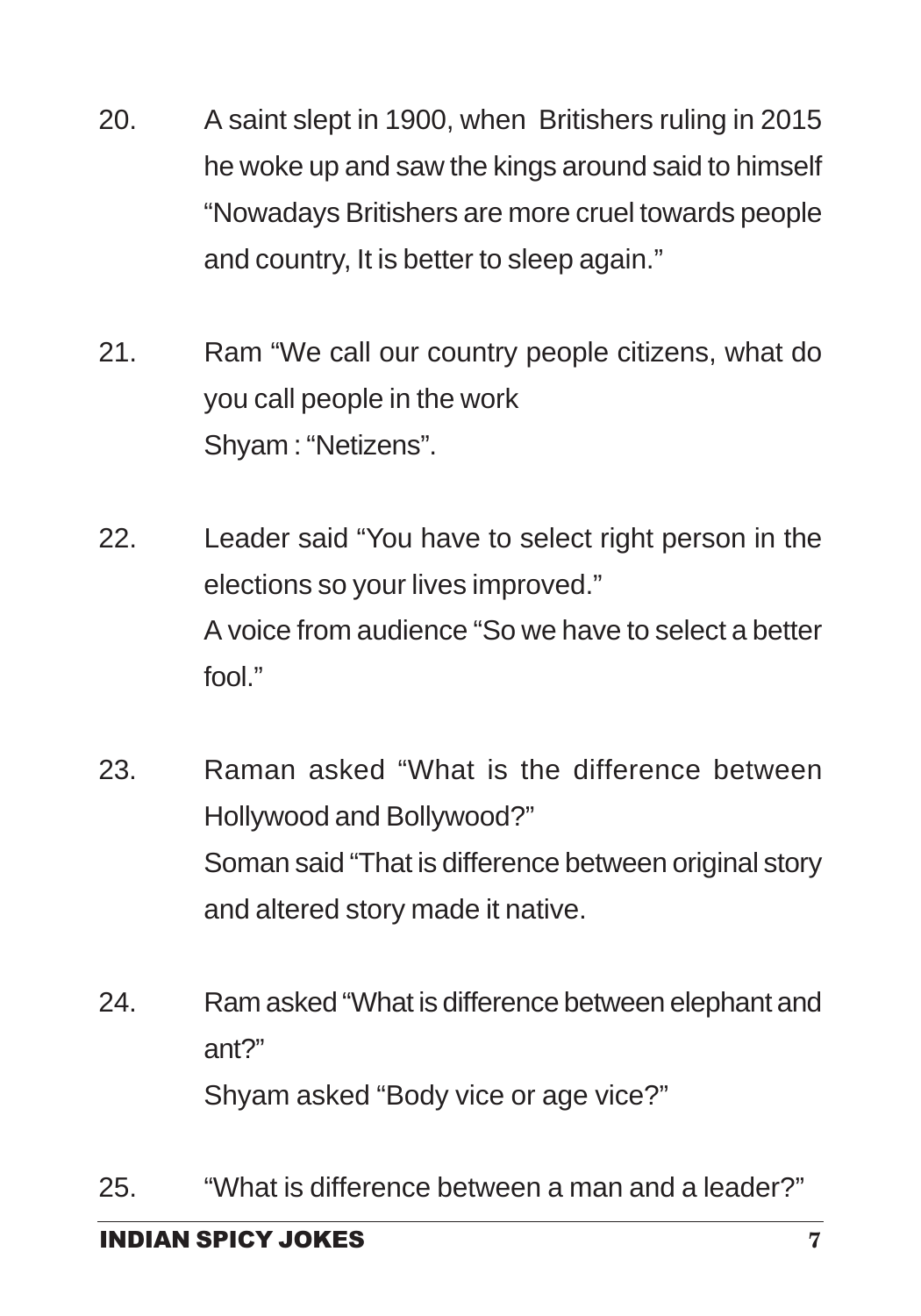"Crores of rupees."

- 26. Rita asked "What is love and marriage?" Nita said "Love is madness, marriage is living amidst of marriage."0
- 27. In bus 1st passenger asked "Your callphone is ringing. Why are you not attending?" 2nd passenger "I thought it is somebody else's."
- 28. In a meeting 1st leader"This leader is very corrupted he involved in thousands crores scam." 2ns leader "It is wrong 1st leader only started corruption, when he was in power." Senior leader stood up and clarified "You are also wrong. Corruption started when we got freedom."
- 29. Ravi said"I have seen eighth wonder today" Amit "What is it?" asked curiously. Ravi replied "My train has come in correct time."
- 30. Swamiji said "I'll tell you how to lead your life happily."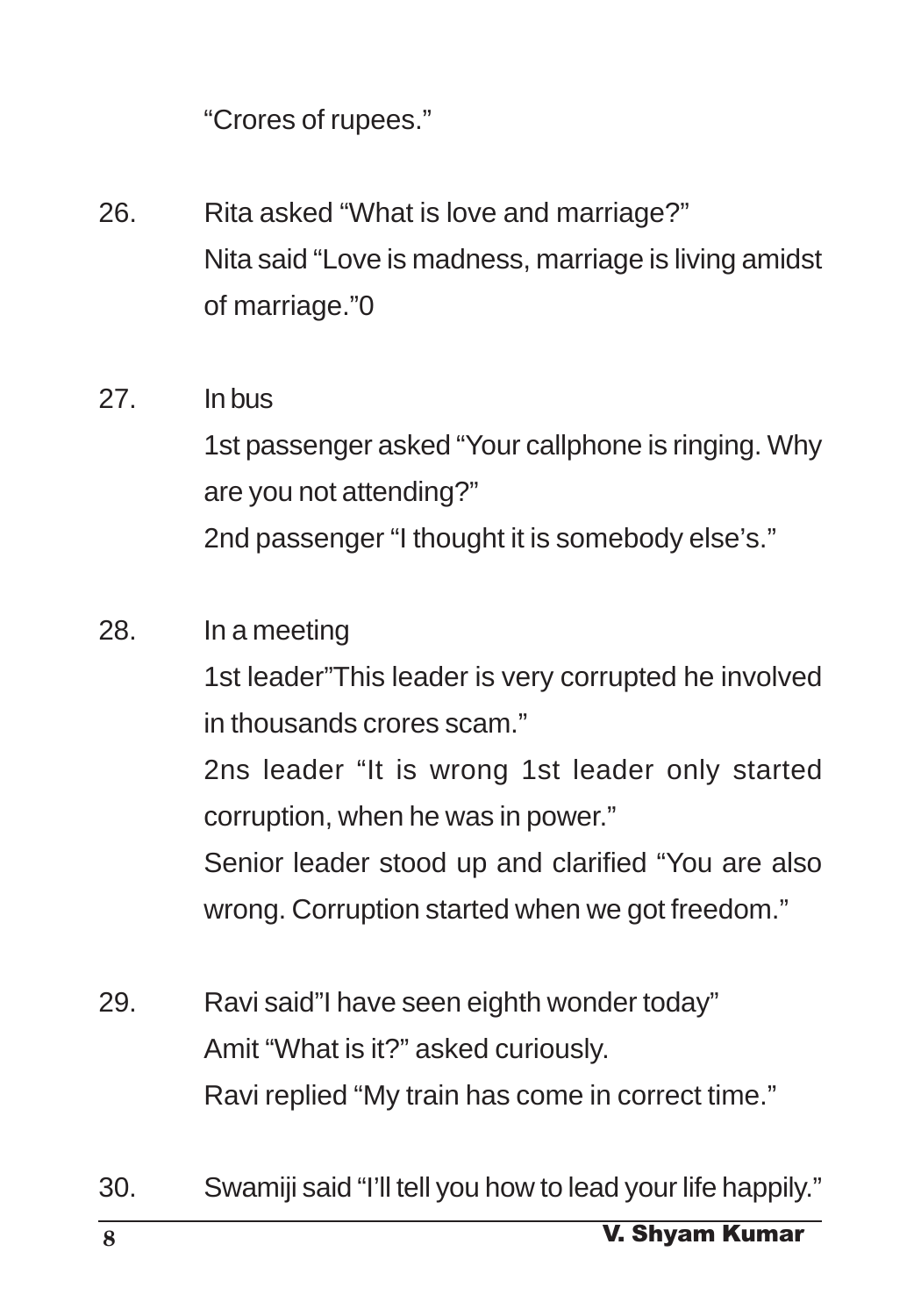Woman disciple asked "Tell me how to earn money. so that I'll be happy."

- 31. Ram "Why your mother is very happy today?" Shyman said "Today when she has gone for shopping. They have given 50% discount offer for limited period."
- 32. Astrologer said "In near future, you are going to get two wonderful days." Corporate working lady asked curiously "What are they?" Astrologer "Saturday and Sunday."
- 33. In the park..lovers are talking..... Amesh asked "I am talking continuously and you are not talking anything?" Software Anand told "I am downloading it all, in my mind, I will reply later."
- 34. A bus got drowning in the river. Akash shouted "conductor....Conductor..: Co-passenger asked "Why are you calling him?" Akash said "He has to give me change give rupees."
- 35. At ambulance office phone is ringing.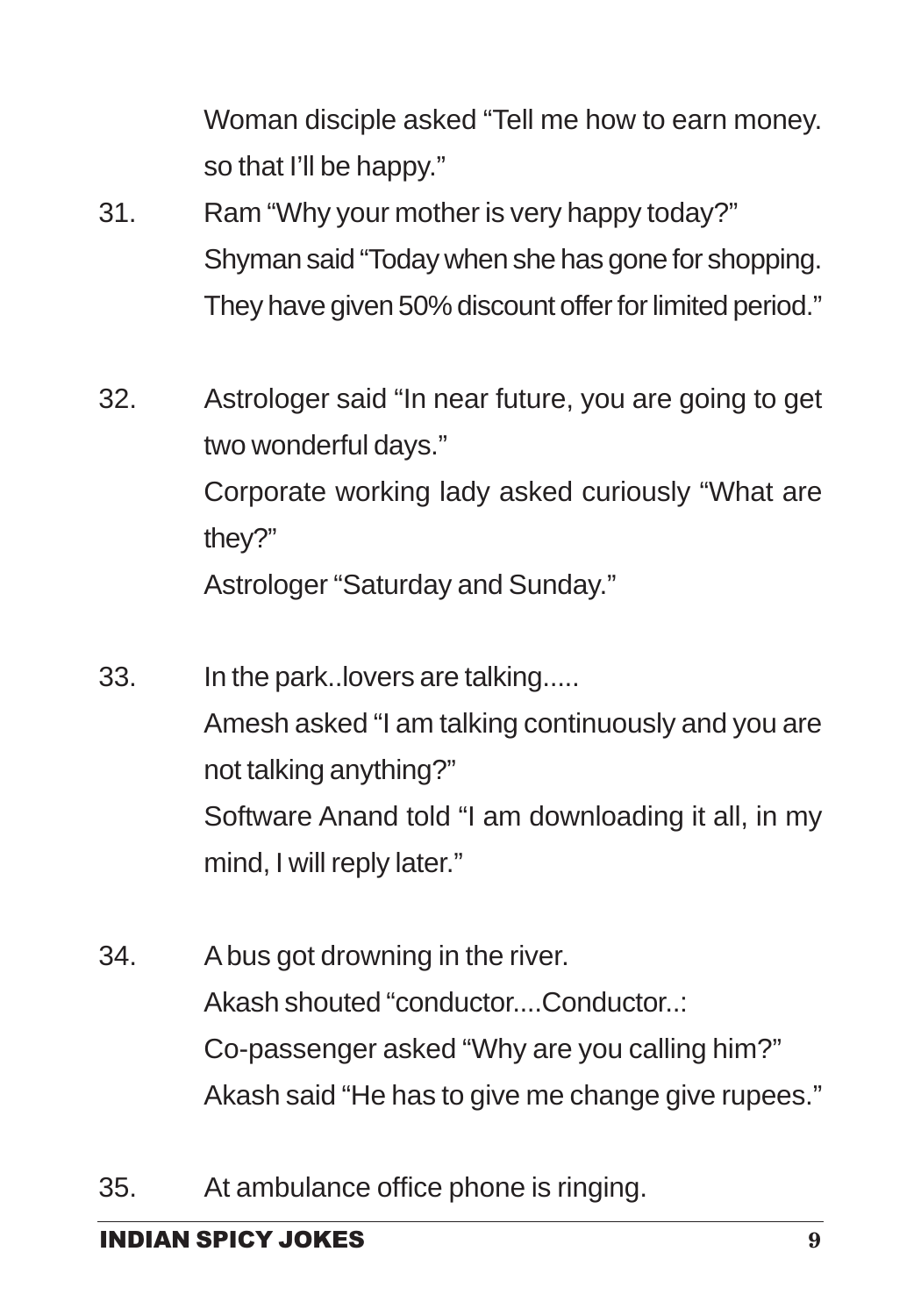Employee asked "Yes, what do you want?" Voice from the end "Come on quickly, our ambulance got accident at mall road."

36. Ankit said "Today I am going to celebrate my birthday party. Going to give party to all friends. Please take this invitation card."

On it "Party is at 7.00 P.M. is written. friend sumeer suggested "Write on it. party is from 7.00 to 10.00 P.M. Other wise it will continue upto midnight or so".

37. Anand asked "How do you describe relations in these days?" Susheel replied "They lasting within time gap between two recharging of cell phone."

38. Laya asked "So you want to take revenge on ravi. How can you take?" Priya said "I am going to marry him that is the way."

39. Guest Anand asked "Why are you winking at me?" Servant women "I am not winking. I am seeing with one else. My house said to have an eye on doubtful persons.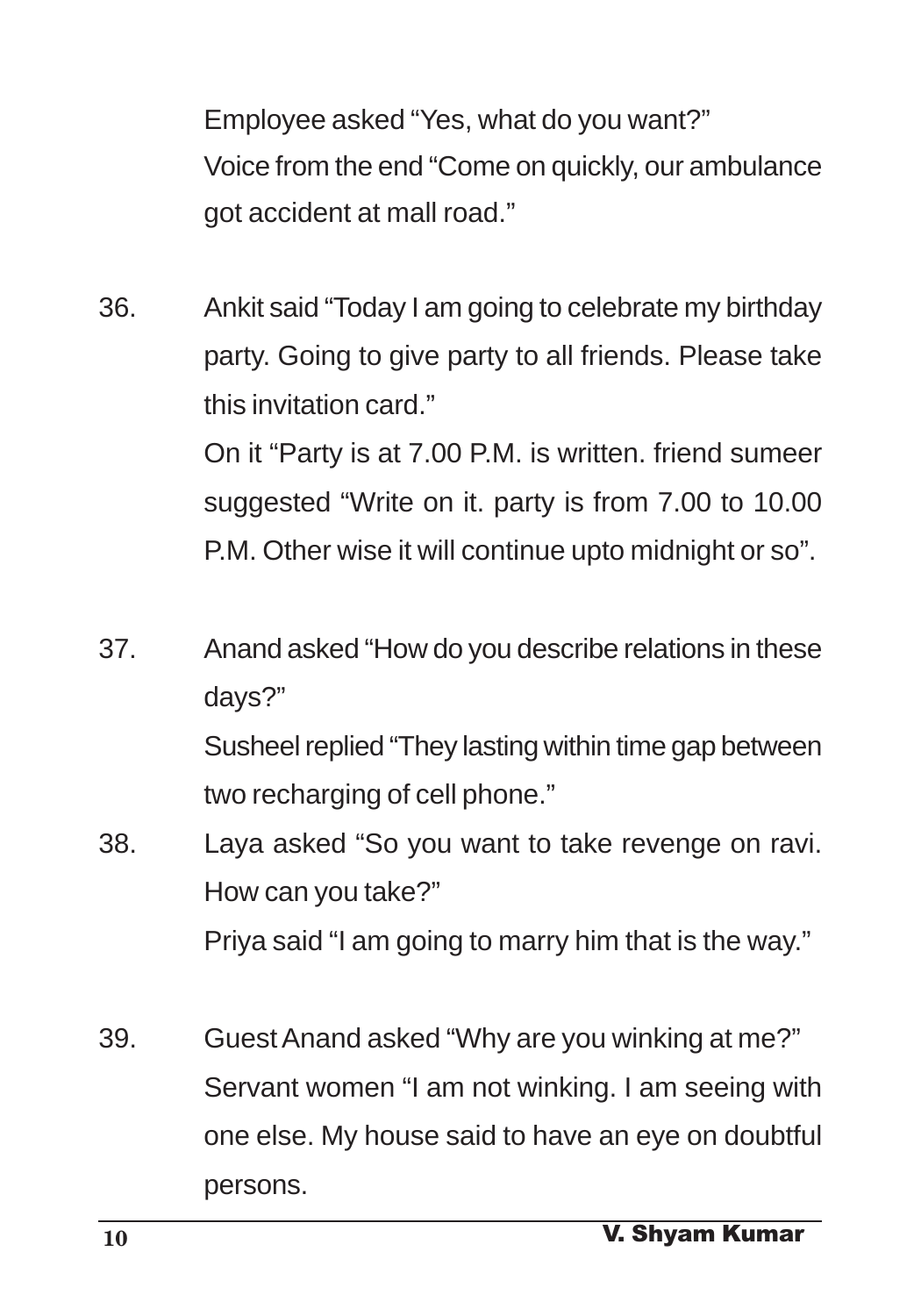- 40. Father asked "Have you taken 10 rupees from my purse?" Son said "Dad, you are insulting me. If you miss Rs.500 or 1000. then only ask me."
- 41. Rajan : "Why do you want remain unmarried?" Santosh said "I dont want to cook for two persons."
- 42. Husband asked curiously "You are looking so natural & Beautiful today. What is the reason?" Wife said "Oh my God. I have not gone to beauty parlour today."
- 43. Husband asked "Why you always tell it is mine, my bed room etc. why dont you call ours?" Wife said "Ok dear, please bring bangles for us."
- 44. Political leader "As you know I am very simple & honest always." Friend asked "What happened?" Political leader "Yesterday, I had gone to a government office, for a personal work. I have not disclosed my identity as per my principles. So I had to give them 10 thousand rupees, as bribary to get my work done.:"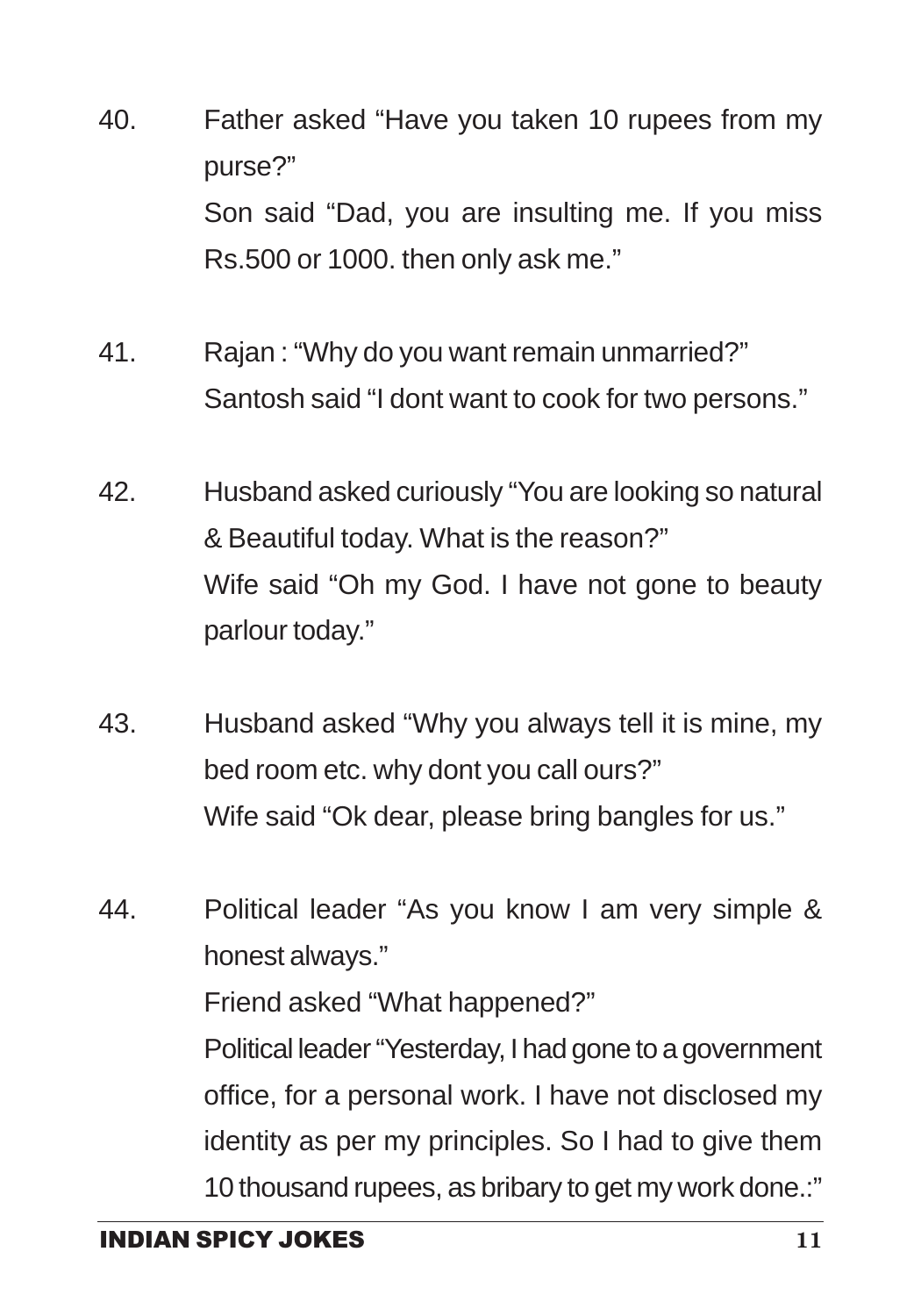#### 45. At midnight

Husband asked "Why are you offering special dishes and coffee to thief?"

Wife replied "Dear, he planned to rob our neighbours house."

- 46. Rahul "Mom, tell a story before I sleep." Mom Madhuri said "Wait for some time. Your dad will come and tell a wonderful story, why he is late today."
- 47. Ram said "Yesterday, bus conductor shouted at me." Shyam asked "Why?" Ram said "Everytime I give correct change to him. so he mgiht be uncontrolled his emotions."
- 48. Sharma said "Yesterday, I lost my chappal at this temple." Verma said "You should have compalined about it to temple staff." Sharma said "I think real owner of that chappal has taken them."
- 49. Rajesh asked "Why your friend always ask silly matter while telling?"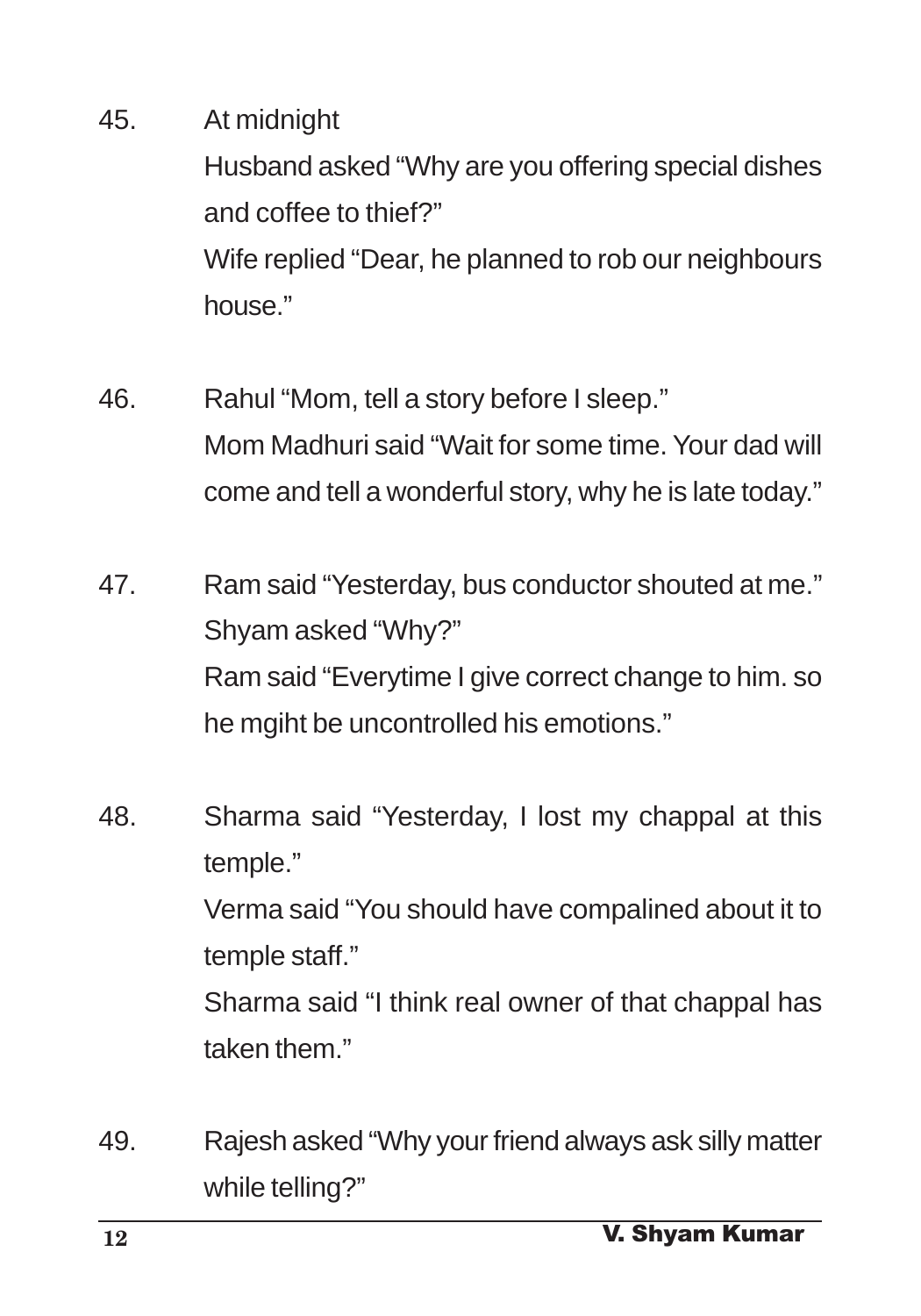Sunny replied "He is a TV serial writer."

50. Doctor "Your wife has got serious illness. So you have to stop all your liquor, cigarettes and minimize your fodd also." AJit asked "Why I should do all this?" Doctor : "Then only you can pay my fee."

- 51. Raman "What is your opinion about present election system?" Roshan "I feel happy because only one fool is elected out of all fools."
- 52. Ajit asked "Why that girl slapped you?" Sunil said "I, by mistaked dashed her and said sorry sister."

53. Raj said "Yesterday our servant refused to work in our house." Dev asked "What happened?" Raj "He was complaining, my wife was treated him

54. Shilpa asked "Why do you left your lover suddenly?" Naveena "He asked me "Can I cook well."

as she treats me."